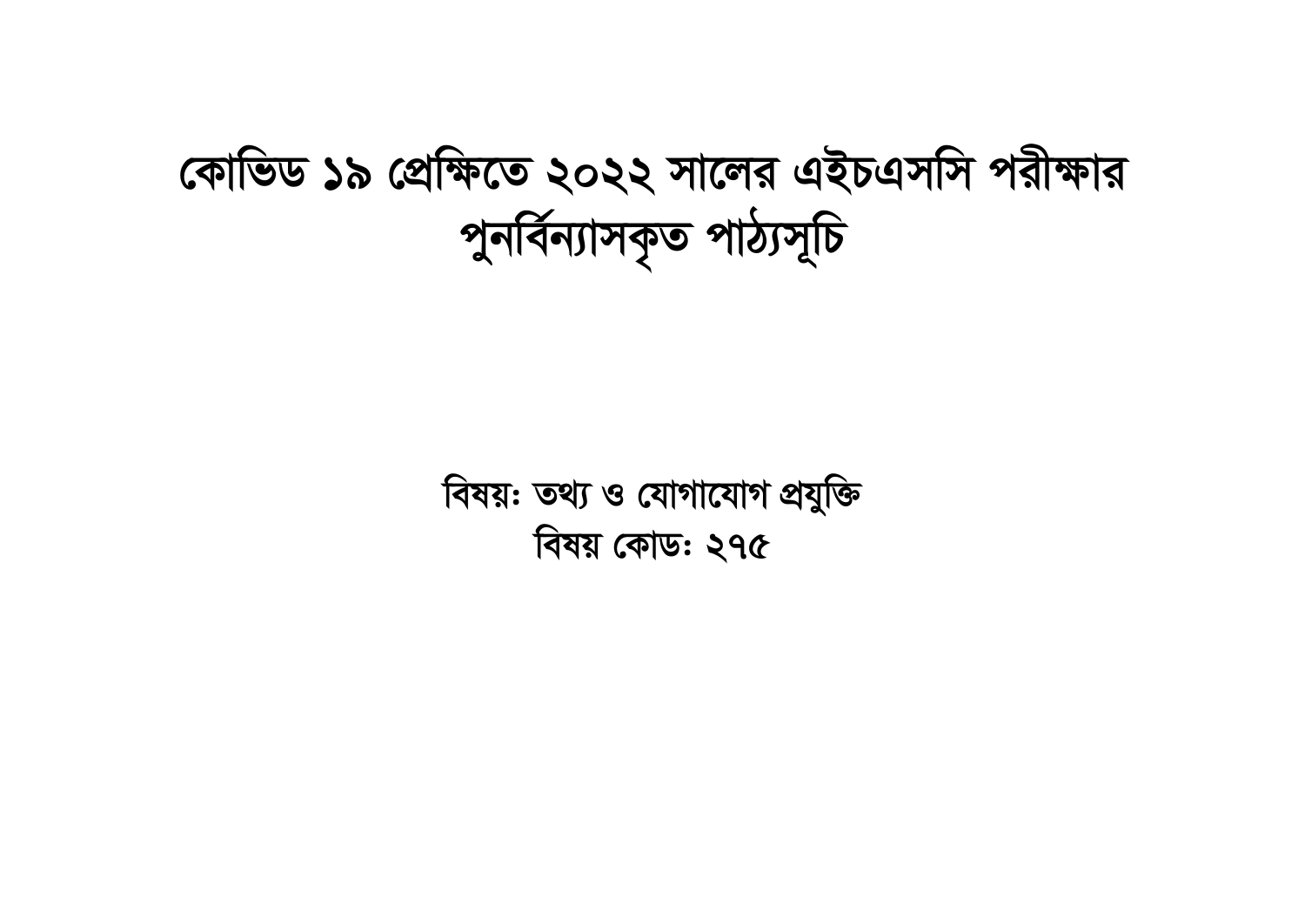## কোভিড ১৯ প্রেক্ষিতে ২০২২ সালের এইচএসসি পরীক্ষার পুনর্বিন্যাসকৃত পাঠ্যসূচি

| বিষয়:  তথ্য ও যোগাযোগ প্রযুক্তি                             |                                                                                                                                                           | বিষয় কোড: ২৭৫ | তত্ত্বীয় নম্বর: ৭৫<br>পূর্ণ নম্বর: ১০০                                                                                                                                                                                                                                                                                                                                                       |                             | ব্যাবহারিক নম্বর: ২৫ |         |
|--------------------------------------------------------------|-----------------------------------------------------------------------------------------------------------------------------------------------------------|----------------|-----------------------------------------------------------------------------------------------------------------------------------------------------------------------------------------------------------------------------------------------------------------------------------------------------------------------------------------------------------------------------------------------|-----------------------------|----------------------|---------|
| অধ্যায় ও অধ্যায়ের<br>শিরোনাম                               | পাঠ্যপুস্তকে উল্লিখিত শিখনফল                                                                                                                              |                | বিষয়বম্ভ<br>(পাঠ ও পাঠের শিরোনাম)                                                                                                                                                                                                                                                                                                                                                            | প্রয়োজনীয়<br>ক্লাস সংখ্যা | ক্লাসের ক্রম         | মন্তব্য |
| প্ৰথম অধ্যায়:                                               | ভার্চুয়াল রিয়েলিটির ধারণা বিশ্লেষণ করতে<br>পারবে                                                                                                        |                | ভাৰ্চুয়াল রিয়েলিটি (Virtual Reality)<br>$\triangleright$ প্রাত্যহিক জীবনে ভার্চুয়াল রিয়েলিটির প্রভাব                                                                                                                                                                                                                                                                                      | Σ                           | ১ম                   |         |
| তথ্য ও যোগাযোগ<br>প্ৰযুক্তি : বিশ্ব ও<br>বাংলাদেশ<br>(আংশিক) | প্রাত্যহিক জীবনে ভার্চুয়াল রিয়েলিটির<br>$\bullet$<br>প্রভাব মূল্যায়ন করতে পারবে<br>তথ্য ও যোগাযোগ প্রযুক্তির সাম্প্রতিক<br>প্ৰবণতা বিশ্লেষণ করতে পারবে |                | তথ্য ও যোগাযোগ প্রযুক্তির সাম্প্রতিক প্রবণতা<br>(Contemporary trends of ICT)<br>আৰ্টিফিসিয়াল ইনটিলিজেন্স (Artificial Intelligence)<br>রোবোটিকস (Robotics)<br>ক্রায়োসার্জারি (Cryosurgery)<br>মহাকাশ অভিযান (Space Exploration)<br>আইসিটি নিৰ্ভর উৎপাদন ব্যবস্থা (ICT dependent<br>Production)<br>প্ৰতিরক্ষা (Defense)<br>বায়োমেট্রিক্স (Biometrics)<br>বায়োইনফরম্যাটিক্স (Bioinformatics) |                             | ২য়                  |         |
|                                                              |                                                                                                                                                           |                | জেনেটিক ইঞ্জিনিয়ারিং (Genetic Engineering)<br>ন্যানো টেকনোলজি (Nanotechnology)                                                                                                                                                                                                                                                                                                               |                             | ৩য়                  |         |
| দ্বিতীয় অধ্যায় :<br>কমিউনিকেশন<br>সিস্টেমস ও               | কমিউনিকেশন সিস্টেমের ধারণা বর্ণনা<br>করতে পারবে<br>ডেটা কমিউনিকেশনের ধারণা ব্যাখ্যা<br>করতে পারবে                                                         |                | কমিউনিকেশন সিস্টেম (Communication system)<br>কমিউনিকেশন সিস্টেমের ধারণা<br>ডেটা কমিউনিকেশনের ধারণা<br>ব্যান্ড উইড্থ (Band width)<br>➤                                                                                                                                                                                                                                                         | Σ                           | ৪র্থ                 |         |
| নেটওয়ার্কিং                                                 | ডেটা কমিউনিকেশন প্রক্রিয়া বিশ্লেষণ                                                                                                                       |                | ডেটা ট্রান্সমিশন মেথড (Data transmission method)                                                                                                                                                                                                                                                                                                                                              | ډ                           | ৫ম                   |         |
|                                                              | করতে পারবে<br>ডেটা ট্রান্সমিশন মোডের শ্রেণিবিন্যাস<br>করতে পারবে                                                                                          | $\bullet$      | ডেটা ট্রান্সমিশন মোড (Data transmission mode)<br>ডেটা কমিউনিকেশন মাধ্যম (Medium of data<br>communication)                                                                                                                                                                                                                                                                                     | ۵                           | ৬ষ্ঠ                 |         |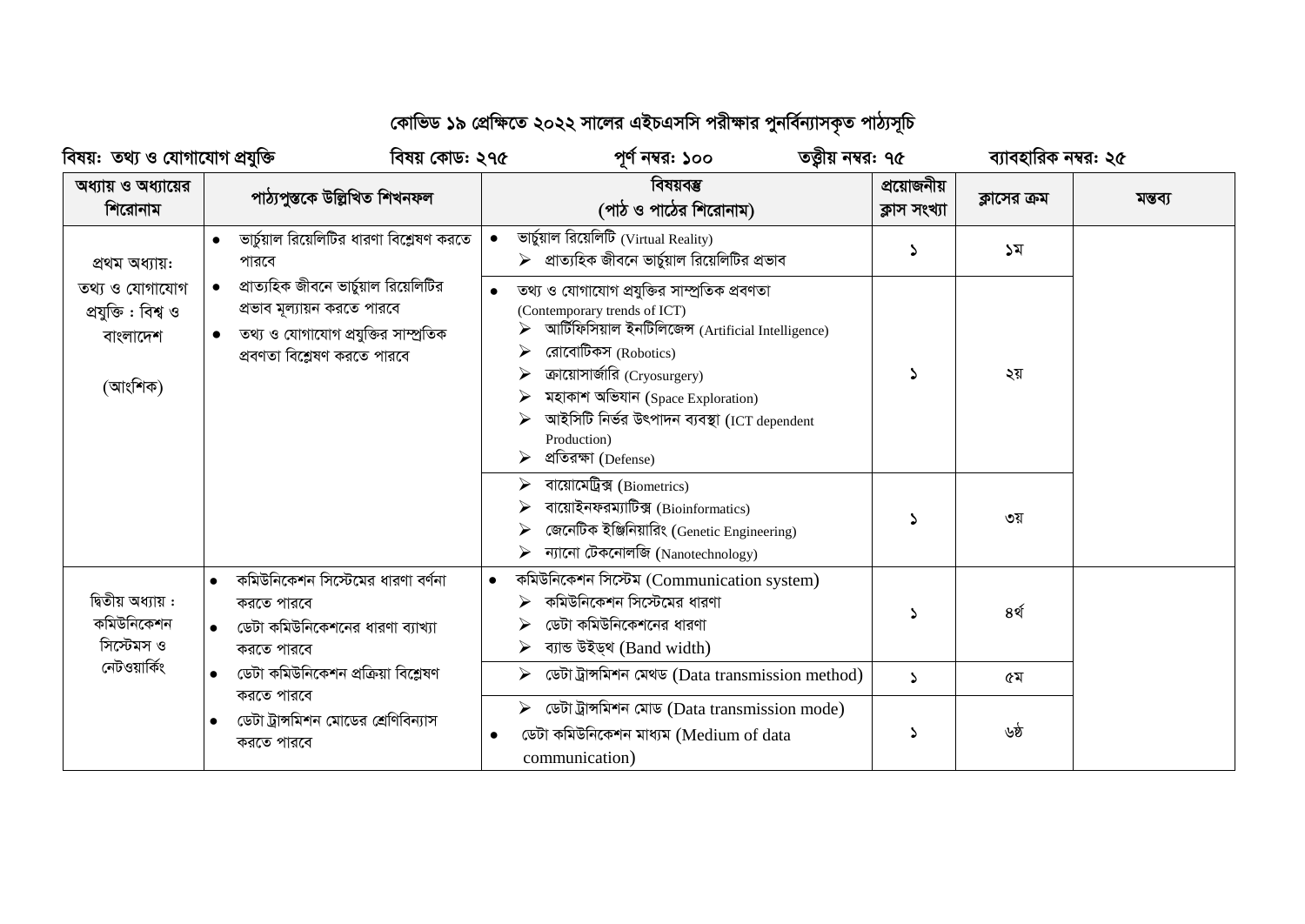| অধ্যায় ও অধ্যায়ের<br>শিরোনাম | পাঠ্যপুস্তকে উল্লিখিত শিখনফল                                                                                                                                                                               | বিষয়বম্ভ<br>(পাঠ ও পাঠের শিরোনাম)                                                                                                                                                                               | প্রয়োজনীয়<br>ক্লাস সংখ্যা | ক্লাসের ক্রম | মন্তব্য |
|--------------------------------|------------------------------------------------------------------------------------------------------------------------------------------------------------------------------------------------------------|------------------------------------------------------------------------------------------------------------------------------------------------------------------------------------------------------------------|-----------------------------|--------------|---------|
|                                | ডেটা কমিউনিকেশন মাধ্যমসমূহের মধ্যে<br>তুলনা করতে পারবে<br>ডেটা কমিউনিকেশনে অপটিক্যাল<br>ফাইবারের গুরুত্ব বিশ্লেষণ করতে পারবে<br>ওয়্যারলেস কমিউনিকেশনের বিভিন্ন<br>$\bullet$                               | তার মাধ্যম (Wired)<br>কো-এক্সিয়াল (Co- $axial$ )<br>টুইস্টেড পেয়ার (Twisted pair)<br>অপটিক্যাল ফাইবার (Optical fiber)                                                                                          | $\Delta$                    | ৭ম           |         |
|                                | মাধ্যমসমূহ চিহ্নিত করতে পারবে<br>বিভিন্ন প্রজন্মের মোবাইল ফোনের<br>ডেটাকমিউনিকেশন পদ্ধতির মধ্যে তুলনা<br>করতে পারবে<br>তথ্য ও যোগাযোগ প্রযুক্তির বিভিন্ন ক্ষেত্রে<br>ওয়্যারলেস কমিউনিকেশনের প্রয়োজনীয়তা | তারবিহীন মাধ্যম (Wireless)<br>$\triangleright$ রেডিও ওয়েভ (Radio wave)<br>মাইক্রোওয়েভ (Microwave)<br>ওয়্যারলেস কমিউনিকেশন সিস্টেম (Wireless<br>communication System)<br>ওয়্যারলেস কমিউনিকেশনের প্রয়োজনীয়তা | Δ                           | ৮ম           |         |
|                                | মূল্যায়ন করতে পারবে<br>নেটওয়ার্কের ধারণা ব্যাখ্যা করতে পারবে<br>নেটওয়ার্কের গুরুত্ব বিশ্লেষণ করতে পারবে                                                                                                 | ▶ ব্লু-টুথ (Bluetooth)<br>ওয়াই-ফাই (Wi-fi)<br>ওয়াই-ম্যাক্স (Wi-Max)<br>➤                                                                                                                                       | د                           | ৯ম           |         |
|                                | বিভিন্ন ধরনের নেটওয়ার্কের কার্যাবলি<br>বিশ্লেষণ করতে পারবে                                                                                                                                                | মোবাইল যোগাযোগ (Mobile communication)<br>$\triangleright$ বিভিন্ন প্রজন্মের মোবাইল                                                                                                                               | $\Delta$                    | ১০ম          |         |
|                                | নেটওয়ার্ক টপোলজি ব্যাখ্যা করতে পারবে<br>ক্লাউড কম্পিউটিং এর ধারণা ব্যাখ্যা করতে<br>পারবে<br>ক্লাউড কম্পিউটিং এর সুবিধা ব্যাখ্যা করতে                                                                      | কম্পিউটার নেটওয়ার্কিং (Computer Networking)<br>$\bullet$<br>নেটওয়ার্কের ধারণা (Concept of network)<br>নেটওয়ার্কের উদ্দেশ্য (Objectives of network)<br>নেটওয়ার্কের প্রকারভেদ (Types of network)               | Δ                           | $55$ *       |         |
|                                | পারবে                                                                                                                                                                                                      | নেটওয়াৰ্ক ডিভাইস (Network Devices)<br>$\triangleright$ মডেম, হাব, রাউটার, গেটওয়ে, সুইচ, NIC<br>নেটওয়ার্কের কাজ (Functions of Network)                                                                         | 2                           | ১২শ          |         |
|                                |                                                                                                                                                                                                            | নেটওয়ার্ক টপোলজি (Network topology)<br>ক্লাউড কম্পিউটিং (Cloud computing)এর ধারণা<br>ক্লাউড কম্পিউটিং এর সুবিধা                                                                                                 | Δ                           | ১৩শ          |         |
| ততীয় অধ্যায় :                | সংখ্যা আবিষ্কারের ইতিহাস বর্ণনা করতে<br>পারবে                                                                                                                                                              | সংখ্যা আবিষ্কারের ইতিহাস (History of inventing<br>Numbers)                                                                                                                                                       | د                           | $58$ শ       |         |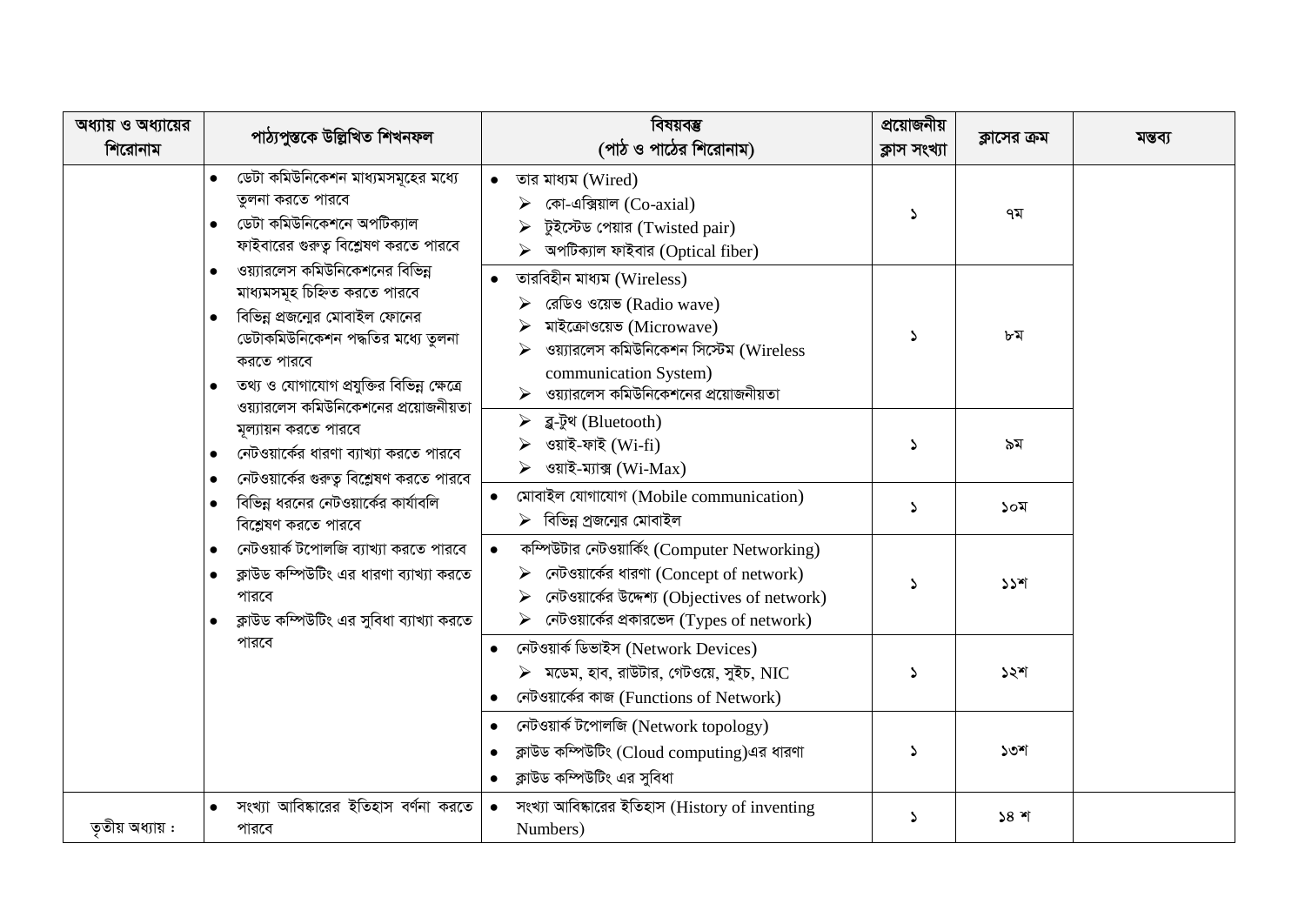| অধ্যায় ও অধ্যায়ের<br>শিরোনাম    | পাঠ্যপুস্তকে উল্লিখিত শিখনফল                                                                                                                                                                                                                                                                                                                                                 | বিষয়বম্ভ<br>(পাঠ ও পাঠের শিরোনাম)                                                                                                        | প্রয়োজনীয়<br>ক্লাস সংখ্যা | ক্লাসের ক্রম | মন্তব্য |
|-----------------------------------|------------------------------------------------------------------------------------------------------------------------------------------------------------------------------------------------------------------------------------------------------------------------------------------------------------------------------------------------------------------------------|-------------------------------------------------------------------------------------------------------------------------------------------|-----------------------------|--------------|---------|
| সংখ্যা পদ্ধতি ও<br>ডিজিটাল ডিভাইস | সংখ্যা পদ্ধতির ধারণা ব্যাখ্যা করতে পারবে<br>সংখ্যা পদ্ধতির প্রকারভেদ বর্ণনা করতে                                                                                                                                                                                                                                                                                             | সংখ্যা পদ্ধতি (Number System)<br>▶ থকারভেদ (Classification of Number System)                                                              | S                           | ১৫ শ         |         |
|                                   | পারবে                                                                                                                                                                                                                                                                                                                                                                        | ৰূপান্তর (Conversion of Numbers)<br>$\bullet$                                                                                             | ৩                           | $50 - 50$    |         |
|                                   | বিভিন্ন ধরনের সংখ্যা পদ্ধতির আন্তঃসম্পর্ক<br>নির্ণয় করতে পারবে                                                                                                                                                                                                                                                                                                              | বাইনারি যোগ বিয়োগ (Addition and Subtraction in<br><b>Binary System)</b>                                                                  | $\mathcal{L}$               | ১৯শ          |         |
|                                   | বাইনারি যোগ বিয়োগ সম্পন্ন করতে পারবে<br>চিহ্নযুক্ত সংখ্যার ধারণা ব্যাখ্যা করতে<br>$\bullet$                                                                                                                                                                                                                                                                                 | চিহ্নযুক্ত সংখ্যা (Signed Numbers)                                                                                                        | $\blacktriangleright$       | ২০শ          |         |
|                                   | পারবে                                                                                                                                                                                                                                                                                                                                                                        | ২ এর পরিপূরক $(2)$ 's Complement)                                                                                                         | $\blacktriangleright$       | ২১শ          |         |
|                                   | ২ এর পরিপূরক নির্ণয় করতে পারবে<br>$\bullet$<br>কোডের ধারণা ব্যাখ্যা করতে পারবে<br>বিভিন্ন প্রকার কোডের তুলনা করতে পারবে<br>$\bullet$<br>বুলিয়ান অ্যালজেবরার ধারণা ব্যাখ্যা করতে<br>পারবে<br>বুলিয়ান উপপাদ্যসমূহ প্রমাণ করতে পারবে<br>$\bullet$<br>লজিক অপারেটর ব্যবহার করে বুলিয়ান<br>অ্যালজেবরার ব্যবহারিক প্রয়োগ করতে<br>পারবে<br>বুলিয়ান অ্যালজেবরার সাথে সর্ম্পকিত | কোড (Code)<br>$\bullet$<br>কোডের ধারণা (Concept of Code)<br>BCD, EBCDIC, Alphanumeric code, ASCII,<br>Unicode                             | $\Delta$                    | ২২শ          |         |
|                                   |                                                                                                                                                                                                                                                                                                                                                                              | বুলিয়ান অ্যালজেবরা ও ডিজিটাল ডিভাইস (Boolean Algebra<br>and Digital Device)<br>$\triangleright$ বুলিয়ান অ্যালজেবরা (Boolean Algebra)    | ৩                           | ২৩শ-২৫শ      |         |
|                                   |                                                                                                                                                                                                                                                                                                                                                                              | বুলিয়ান উপপাদ্য (Boolean Theorem)<br>$\blacktriangleright$<br>ডি মরগানের উপপাদ্য (De Morgan's Theorem)<br>সত্যক সারণি (Truth Table)<br>➤ | ৩                           | ২৬শ-২৮ শ     |         |
|                                   | ডিজিটার ডিভাইস সমূহের কর্মপদ্ধতি                                                                                                                                                                                                                                                                                                                                             | মৌলিক গেইট (AND, OR, NOT gate)<br>➤                                                                                                       | $\Delta$                    | ২৯ শ         |         |
|                                   | বিশ্লেষণ করতে পারবে                                                                                                                                                                                                                                                                                                                                                          | সৰ্বজনীন গেইট (Universal Gate)<br>$\blacktriangle$                                                                                        | ৩                           | ৩০শ-৩২শ      |         |
|                                   |                                                                                                                                                                                                                                                                                                                                                                              | বিশেষ গেইট (XOR, XNOR gate)<br>$\blacktriangleright$                                                                                      | $\Delta$                    | ৩৩ শ         |         |
|                                   |                                                                                                                                                                                                                                                                                                                                                                              | এনকোডার (Encoder)<br>⋗<br>ডিকোডার (Decoder)                                                                                               | $\Delta$                    | ৩৪ শ         |         |
|                                   |                                                                                                                                                                                                                                                                                                                                                                              | অ্যাডার (Adder)<br>⋗                                                                                                                      | ২                           | ৩৫ শ-৩৬শ     |         |
|                                   |                                                                                                                                                                                                                                                                                                                                                                              | রেজিস্টার (Register)<br>কাউন্টার (Counter)                                                                                                | ২                           | ৩৭শ-৩৮শ      |         |
|                                   |                                                                                                                                                                                                                                                                                                                                                                              | ওয়েব ডিজাইনের ধারণা (Concept of web page design)<br>$\bullet$                                                                            | $\Delta$                    | ৩৯ শ         |         |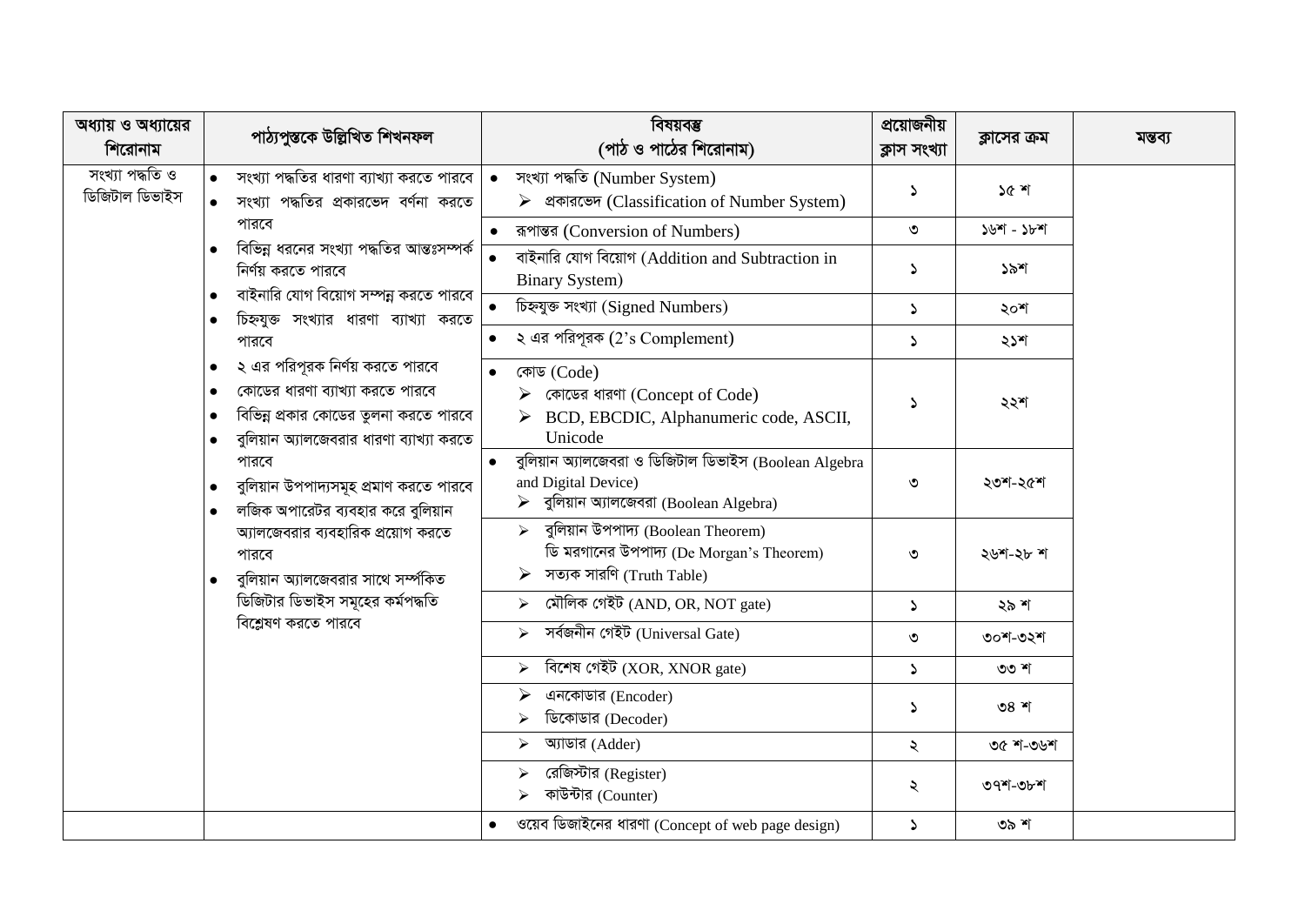| অধ্যায় ও অধ্যায়ের<br>শিরোনাম             | পাঠ্যপুস্তকে উল্লিখিত শিখনফল                            | বিষয়বম্ভ<br>(পাঠ ও পাঠের শিরোনাম)                                                                              | প্রয়োজনীয়<br>ক্লাস সংখ্যা | ক্লাসের ক্রম   | মন্তব্য                                                            |
|--------------------------------------------|---------------------------------------------------------|-----------------------------------------------------------------------------------------------------------------|-----------------------------|----------------|--------------------------------------------------------------------|
| চতুৰ্থ অধ্যায় :                           | ওয়েব ডিজাইনের ধারণা ব্যাখ্যা করতে                      | $\overline{\triangleright}$ ওয়েব সাইটের কাঠামো (Web site structure)                                            | $\mathcal{L}$               | $8o$ শ         |                                                                    |
| ওয়েব ডিজাইন<br>পরিচিতি এবং<br><b>HTML</b> | পারবে<br>ওয়েব সাইটের কাঠামো বর্ণনা করতে<br>পারবে       | HTML এর মৌলিক বিষয়সমূহ HTML basics<br>▶ HTML এর ধারণা (Concept of HTML)<br>HTML এর সুবিধা (Advantages of HTML) | $\mathcal{L}$               | $85$ ग         |                                                                    |
|                                            | এইচটিএমএল এর ধারণা ব্যাখ্যা করতে<br>পারবে<br>ব্যাবহারিক | HTML ট্যাগ ও সিনটেক্স পরিচিতি (Introduction<br>$\blacktriangleright$<br>toHTML Tags & HTML Syntax)              | ২                           | $82$ $-80$ $-$ |                                                                    |
|                                            | এইচটিএমএল ব্যবহার করে ওয়েব পেইজ                        | $>$ HTML নকশা ও কাঠামো লে-আউট                                                                                   | $\blacktriangleright$       | $88$ *         |                                                                    |
|                                            | ডিজাইন করতে পারবে                                       | ফরম্যাটিং (Formatting)<br>$\blacktriangleright$                                                                 | ৩                           | $80 - 89$      |                                                                    |
|                                            | ওয়েব সাইট পাবলিশ করতে পারবে।                           | $HTML$ এ ফরম্যাটিং ট্যাগের ব্যবহার<br>$\blacktriangleright$                                                     | $\blacktriangleright$       | $8b$ *         | ব্যাবহারিক তালিকার                                                 |
|                                            |                                                         | প্যারাগ্রাফ, হেডিং, কালার এবং বিন্যাসের ব্যবহার<br>$\blacktriangleright$                                        | $\blacktriangleright$       | $85$ শ         | ১ম, ২য় ও ৩য় ক্লাস                                                |
|                                            |                                                         | ওয়েব পেইজ এ বুলেট এবং নাম্বারিং লিস্ট এর ব্যবহার<br>$\blacktriangleright$                                      | $\mathcal{L}$               | ৫০ তম          | $8b$ শ, $8b$ শ, এবং ৫০<br>তম ক্লাসে সম্পন্ন করতে<br>হবে।           |
|                                            |                                                         | হাইপারলিঙ্ক (Hyperlinks)<br>$\blacktriangleright$<br>চিত্র যোগ করা (ব্যানারসহ)                                  | $\blacktriangleright$       | ৫১ তম          |                                                                    |
|                                            |                                                         | ওয়েব পেইজ এ ছবি সংযোজন এবং Hyperlink এর ব্যবহা <del>:</del>                                                    | $\mathcal{L}$               | ৫২ তম          | ব্যাবহারিক তালিকার<br>৪ৰ্থ ক্লাস ৫২ তম ক্লাসে<br>সম্পন্ন করতে হবে। |
|                                            |                                                         | টেবিল $(Tables)$<br>$\blacktriangleright$                                                                       | $\Delta$                    | ৫৩ তম          |                                                                    |
|                                            |                                                         | HTML এ Table তৈরিকরণ এবং ডাটা প্রবেশ                                                                            | $\blacktriangleright$       | ৫৪ তম          | ব্যাবহারিক তালিকার                                                 |
|                                            |                                                         | $\triangleright$ HTML এ ফ্রেমের ব্যবহার                                                                         | $\Delta$                    | ৫৫ তম          | ৫ম এবং ৬ষ্ঠ ক্লাস<br>৫৪তম ও ৫৫তম ক্লাসে<br>সম্পন্ন করতে হবে।       |
|                                            |                                                         | ওয়েব পেইজ ডিজাইনিং (Designing web page)<br>ওয়েব সাইট পাবলিশিং (Publishing a web site)                         | $\Delta$                    | ৫৬ তম          |                                                                    |
|                                            | প্রোগ্রামের ধারণা ব্যাখ্যা করতে পারবে                   | প্ৰোগ্ৰামের ধারণা (Concept of Program)<br>প্ৰোহামের ভাষা (Programming Language)                                 | $\blacktriangleright$       | ৫৭ তম          |                                                                    |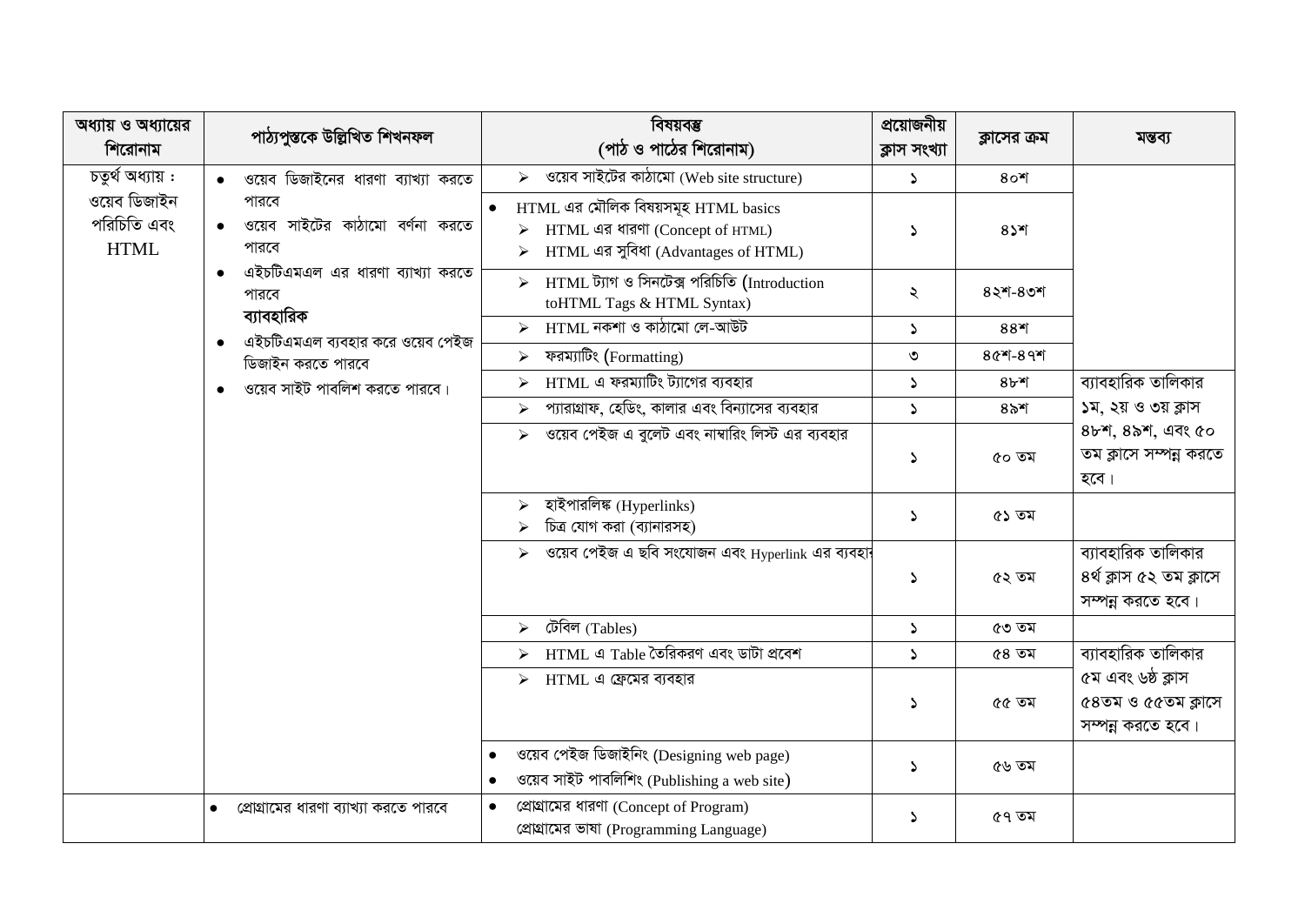| অধ্যায় ও অধ্যায়ের<br>শিরোনাম     | পাঠ্যপুস্তকে উল্লিখিত শিখনফল                                                                                                                                                                                   | বিষয়বস্তু<br>(পাঠ ও পাঠের শিরোনাম)                                                                                                                                                                                                                                             | প্রয়োজনীয়<br>ক্লাস সংখ্যা | ক্লাসের ক্রম | মন্তব্য |
|------------------------------------|----------------------------------------------------------------------------------------------------------------------------------------------------------------------------------------------------------------|---------------------------------------------------------------------------------------------------------------------------------------------------------------------------------------------------------------------------------------------------------------------------------|-----------------------------|--------------|---------|
| পঞ্চম অধ্যায়:<br>প্ৰোগ্ৰামিং ভাষা | বিভিন্ন স্তরের প্রোগ্রামিং ভাষা বর্ণনা করতে<br>পারবে<br>ব্যবহারিক                                                                                                                                              | মেশিন ভাষা (Machine Language)<br>$\bullet$<br>অ্যাসেম্বলি ভাষা (Assembly Language)<br>মধ্যম স্তরের ভাষা (Mid Level Language)                                                                                                                                                    | $\Delta$                    | ৫৮তম         |         |
|                                    | প্রোগ্রামের সংগঠন প্রদর্শন করতে পারবে<br>$\bullet$<br>প্ৰোগ্ৰাম অ্যালগৱিদম ও ফ্লো চাৰ্ট প্ৰস্তুত<br>$\bullet$<br>করতে পারবে<br>'সি' প্রোগ্রামিং ভাষা ব্যবহার করে প্রোগ্রাম<br>$\bullet$<br>প্ৰস্তুত করতে পারবে | উচ্চ স্তরের ভাষা (High Level Language)<br>সি $(C)$<br>$\blacktriangleright$<br>সি++ $(C++)$<br>ভিজুয়াল বেসিক (Visual Basic)<br>জাভা (Java)<br>ওরাকল (Oracle)<br>আগল (Algol)<br>ফোরট্রান (Fortran)<br>পাইথন (Python)<br>⋗<br>চতুৰ্থ প্ৰজনোৱ ভাষা (4th Generation Language -4GL) | $\Delta$                    | ৫৯তম         |         |
|                                    |                                                                                                                                                                                                                | অনুবাদক প্ৰোগ্ৰাম (Translator Program)<br>কম্পাইলার (Compiler)<br>অ্যাসেম্বলার (Assembler)<br>ইন্টারপ্রেটার (Interpreter)<br>প্ৰোগ্ৰামের সংগঠন (Organization of a Model)                                                                                                        | ২                           | ৬০তম-৬১তম    |         |
|                                    |                                                                                                                                                                                                                | প্রোগ্রাম তৈরির ধাপসমূহ ( Steps of Developing a<br>Program)<br>$\triangleright$ অ্যালগরিদম (Algorithm)<br>ফ্লোচাৰ্ট (Flow Chart)                                                                                                                                                | Q                           | ৬২তম - ৬৬তম  |         |
|                                    |                                                                                                                                                                                                                | প্ৰোগ্ৰাম ডিজাইন মডেল (Program Design Model)                                                                                                                                                                                                                                    | $\Delta$                    | ৬৭তম         |         |
|                                    |                                                                                                                                                                                                                | 'সি' প্রোগ্রামিং ভাষা (Programming Language – C)<br>প্ৰাথমিক ধারণা (Concept)<br>বৈশিষ্ট্য (Characteristics)<br>প্ৰোগ্ৰাম কম্পাইলিং (Compiling of Programs)<br>প্রোগ্রামের গঠন (Structure of Programs)                                                                           | د.                          | ৬৮তম         |         |
|                                    |                                                                                                                                                                                                                | ডেটা টাইপ (Types of Data)<br>$\bullet$                                                                                                                                                                                                                                          | ২                           | ৬৯তম-৭০তম    |         |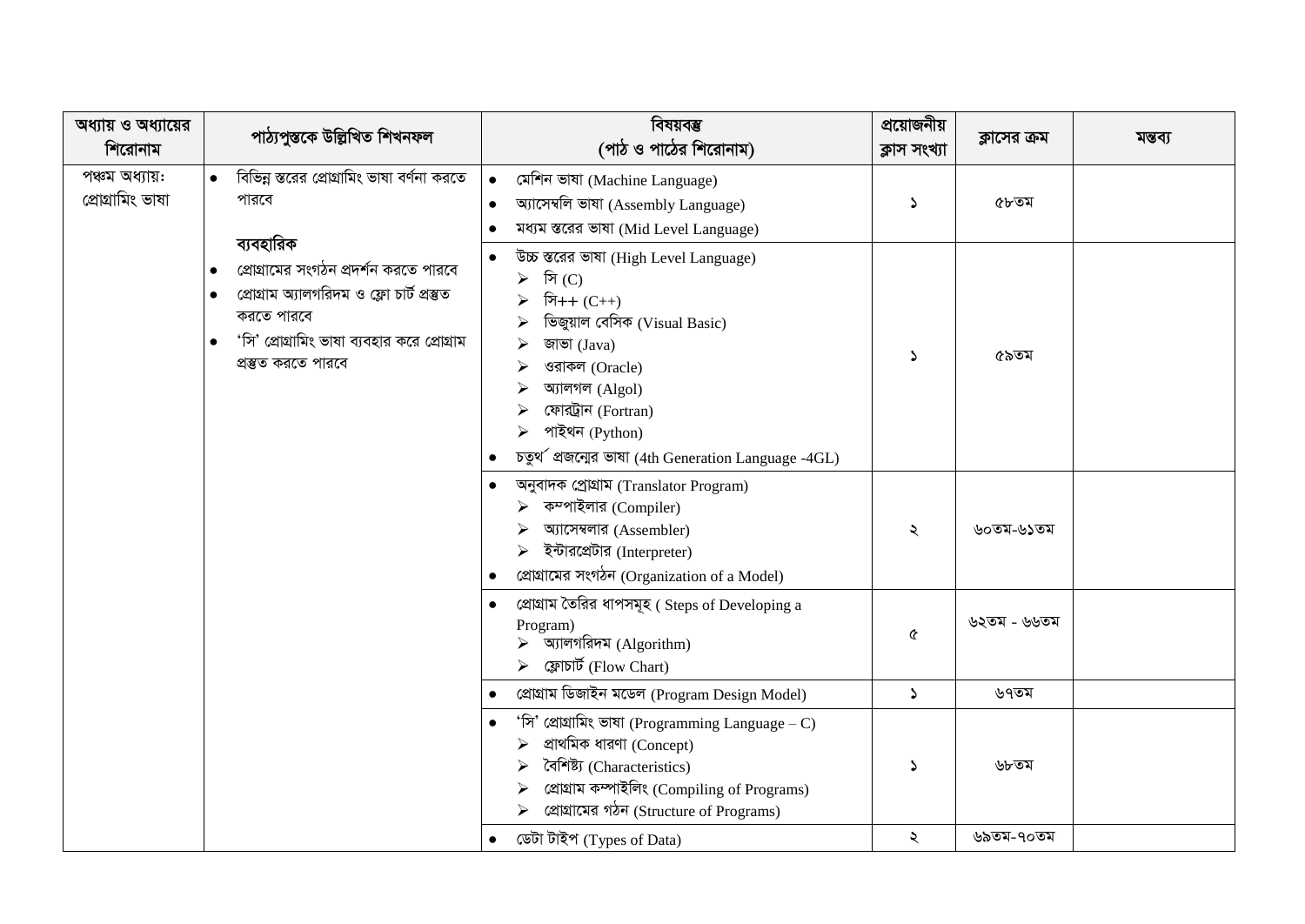| অধ্যায় ও অধ্যায়ের<br>শিরোনাম | পাঠ্যপুস্তকে উল্লিখিত শিখনফল | বিষয়বম্ভ<br>(পাঠ ও পাঠের শিরোনাম)                                         | প্রয়োজনীয়<br>ক্লাস সংখ্যা | ক্লাসের ক্রম | মন্তব্য                                                                         |
|--------------------------------|------------------------------|----------------------------------------------------------------------------|-----------------------------|--------------|---------------------------------------------------------------------------------|
|                                |                              | ধ্ৰুবক (Constant)<br>➤<br>চলক (Varibles)<br>⋗                              |                             |              |                                                                                 |
|                                |                              | রাশিমালা (Expressions)<br>$\blacktriangleright$<br>কী ওয়ার্ড (Key word)   | ২                           | ৭১তম-৭২তম    |                                                                                 |
|                                |                              | ইনপুট আউটপুট স্টেটমেন্ট (Input Output Statements)<br>$\blacktriangleright$ | $\bf 8$                     | ৭৩তম-৭৬তম    | ব্যাবহারিক তালিকার<br>৭ম ক্লাস ৭৫তম ও<br>৭৬তম ক্লাসে সম্পন্ন<br>করতে হবে।       |
|                                |                              | কনডিশনাল স্টেটমেন্ট (Conditional Statement)<br>$\blacktriangleright$       | 8                           | ৭৭তম-৮০তম    | ব্যাবহারিক তালিকার<br>৮ম ক্লাস ৭৯তম ও<br>৮০তম ক্লাসে সম্পন্ন<br>করতে হবে।       |
|                                |                              | > লুপ স্টেটমেন্ট (Loop Statement)                                          | ৬                           | ৮১তম-৮৬তম    | ব্যাবহারিক তালিকার<br>৯ম ক্লাস ৮৪তম,<br>৮৫তম ও ৮৬তম ক্লাসে<br>সম্পন্ন করতে হবে। |
|                                |                              | $\triangleright$ আরে (Array)                                               | ২                           | ৮৭ তম-৮৮ তম  | ব্যাবহারিক তালিকার<br>১০ম ক্লাস ৮৮তম,<br>ক্লাসে সম্পন্ন করতে<br>হবে।            |
|                                |                              | $\triangleright$ ফাংশন (Function)                                          | ২                           | ৮৯ তম-৯০তম   | ব্যাবহারিক তালিকার<br>১১শ ক্লাস ৯০তম ক্লাসে<br>সম্পন্ন করতে হবে।                |
|                                |                              | সৰ্বমোট                                                                    | ৯০                          |              |                                                                                 |